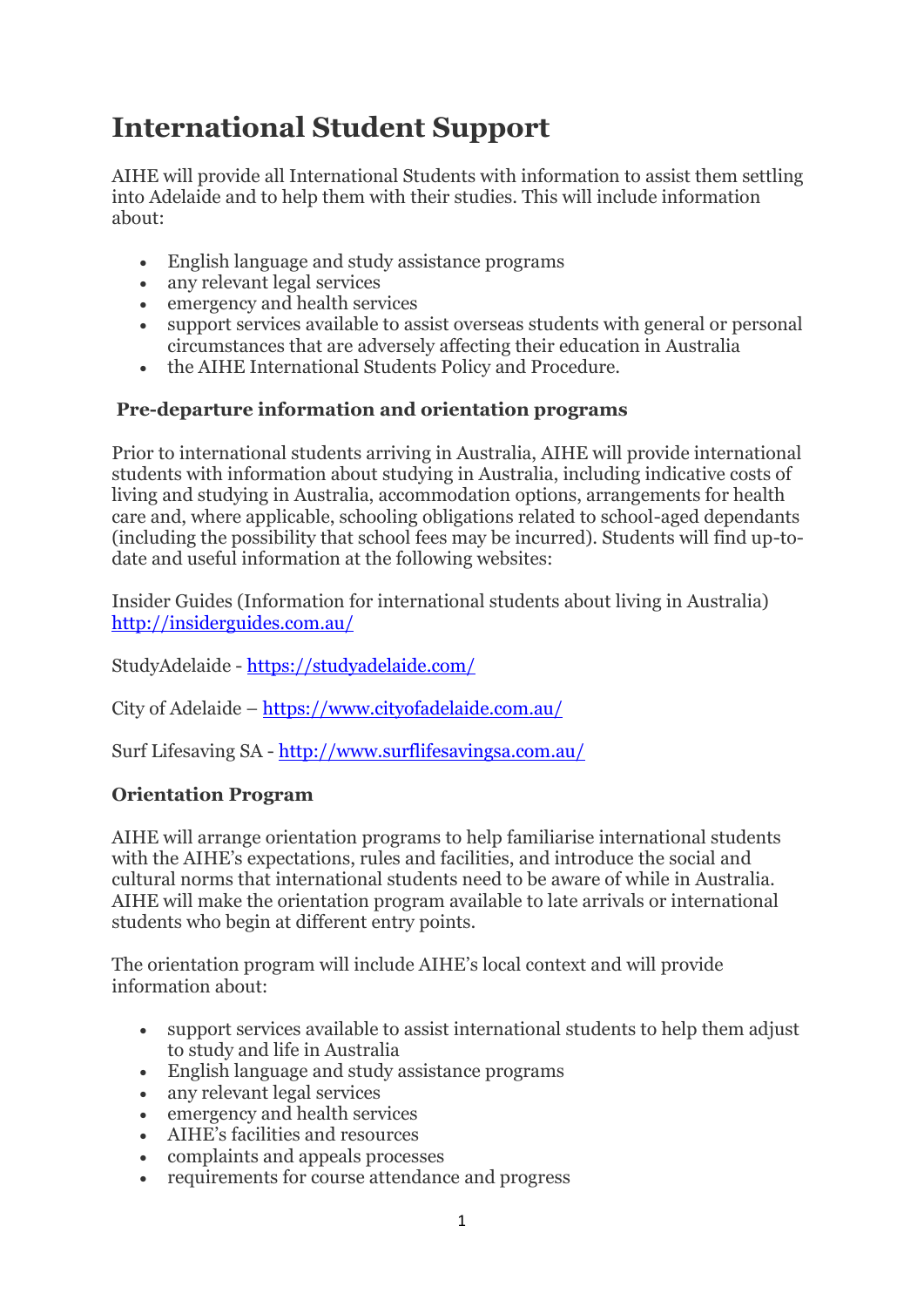- the support services available to assist international students with general or personal circumstances that are adversely affecting their education in Australia
- services international students can access for information on their employment rights and conditions, and how to resolve workplace issues, such as through the Fair Work Ombudsman.

# **Ongoing Information**

AIHE will also provide international students with:

- advice about actions they can take to enhance their personal security and safety
- information about how to seek assistance for, and report, an incident that significantly impacts on their wellbeing, including critical incidents
- general information, on safety and awareness relevant to life in Australia, such as beach safety and the etiquette and laws concerning smoking in Australia, on finding accommodation, such as your rights and responsibilities, or will refer students to such general information (including electronically).

The following websites contain up-to-date and very useful information for all students.

Insider Guides (Information for international students about living in Australia) <http://insiderguides.com.au/>

StudyAdelaide - <https://studyadelaide.com/>

City of Adelaide – <https://www.cityofadelaide.com.au/>

Surf Lifesaving SA - <http://www.surflifesavingsa.com.au/>

### **Student Support Officer assistance**

The Student Support Officer will assist international students to access information and will answer any questions they may have.

International students should also consult the Student Support Officer to receive assistance with any financial, visa-related or other personal issues. The Student Support Officer will either provide assistance directly to the student or will advise the student of the appropriate person or agency that can assist them.

### **Overseas Students Ombudsman**

The Overseas Students Ombudsman investigates complaints that overseas students have with private education and training in Australia. The Ombudsman's services are free, independent and impartial. Refer to the student complaints process for more information.

#### **Emergency Assistance**